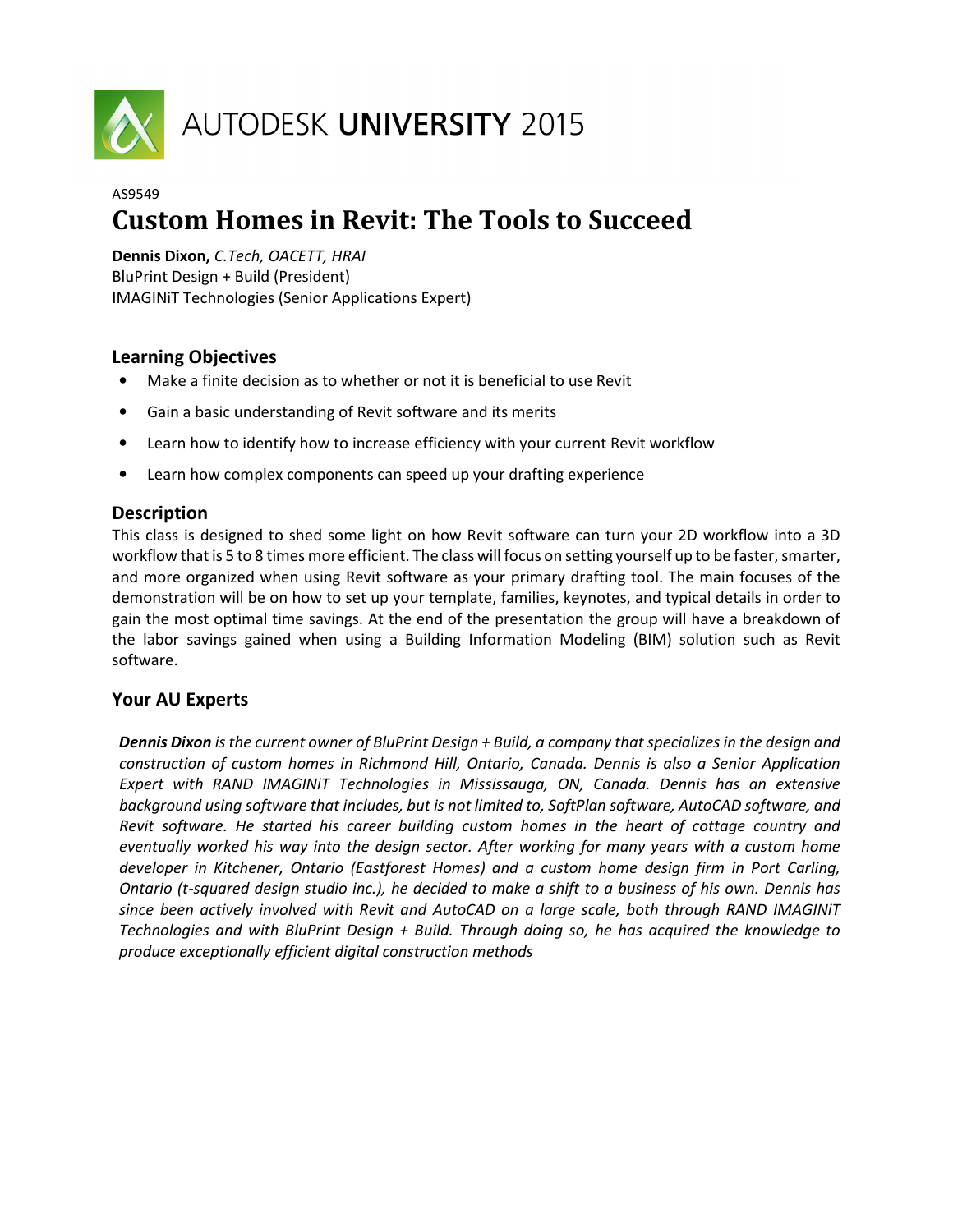## **Why Revit? "I have been doing 2d Drafting for years and I am really proficient!"**

#### **Hmmm…What are we doing right now? (May Vary)**

Before getting into the why's and how's of the superior capabilities of BIM, it is best to understand a typical Custom Home workflow for 2D Drafting:

#### *Design Development Stage (-16 Hours)*

Client comes in to the designer's office and says "I have a sad plot of land that needs an uplifting friend (Custom Home) to fill the void." The designer agrees on the contract, "You bet! I will design you a castle with a hockey rink in the basement!" The designing begins!

If Available, the Designer acquires a copy of the Site Survey from the Client or Land Registry Office. If the client does not have access to a registered survey, they will have the land surveyed by a Licensed Surveyor. The Designer will then begin hand sketching the concept drawings with pens, pencils and maybe even crayons (User preference). This concept is then translated into AutoCAD Line drawings for layout and rough Elevation review. The floorplans are used in conjunction with the registered Site Plan to determine By-law restrictions. In some cases this Site Plan is re-drawn by the designer due to lack of information or having no access to .dwg files.

After By-law requirements are sorted out, the designer will work out grading using a calculator or Abacus (Preference) and determine if the building will be a Fully Enclosed, Look-out or Walk-out basement. This requires the designer to determine the top of foundation, decipher the relationship to top of grade, adjust the grade lines on Elevations, change exterior stairs, garage door heights, etc. All changes are submitted back to the Surveyor for alterations to the Site Plan in order to finalize Grading requirements in regards to Swales, Utility inverts, etc.

The design is sent to marketing for Rendering and Materials are selected for the Site Plan Approval process

#### *Zoning/Site Plan Approval/Building Permit Stage (-31 Hours)*

Once the Design and Site Requirements have been hashed out, the Designer (in some cases) will be required to submit for Site Plan Approval. The Elevations and zoning requirements may cause the building design intent to change. If there are any changes, these changes will have to be adjusted on each Elevation, Floor Plan, Marketing Plan, Demolition Plan (If required) and Site Plan.

Once Site Plan Approval is complete, the Building goes forward with Construction/Permit drawings. Copies of the Floor plans, Elevations, Sections, etc are sent to all parties involved in Construction Documentation: HVAC, Plumbing, Electrical (In most cases the Designer), Structural Engineer, Truss/Lumber Manufacturer and Septic Installer (If Required).

#### *Construction Stage (XX Hours)*

While approvals are being worked out in the permit office, the drawing package is distributed to the estimators for detailed Quantity Take-off for the builders and suppliers. Building goes out for Construction and the design is put to the test…..

This is where the 2-Dimensional work-flow falls apart and causes a large list of late change orders due to unforeseen collisions and head-room issues.

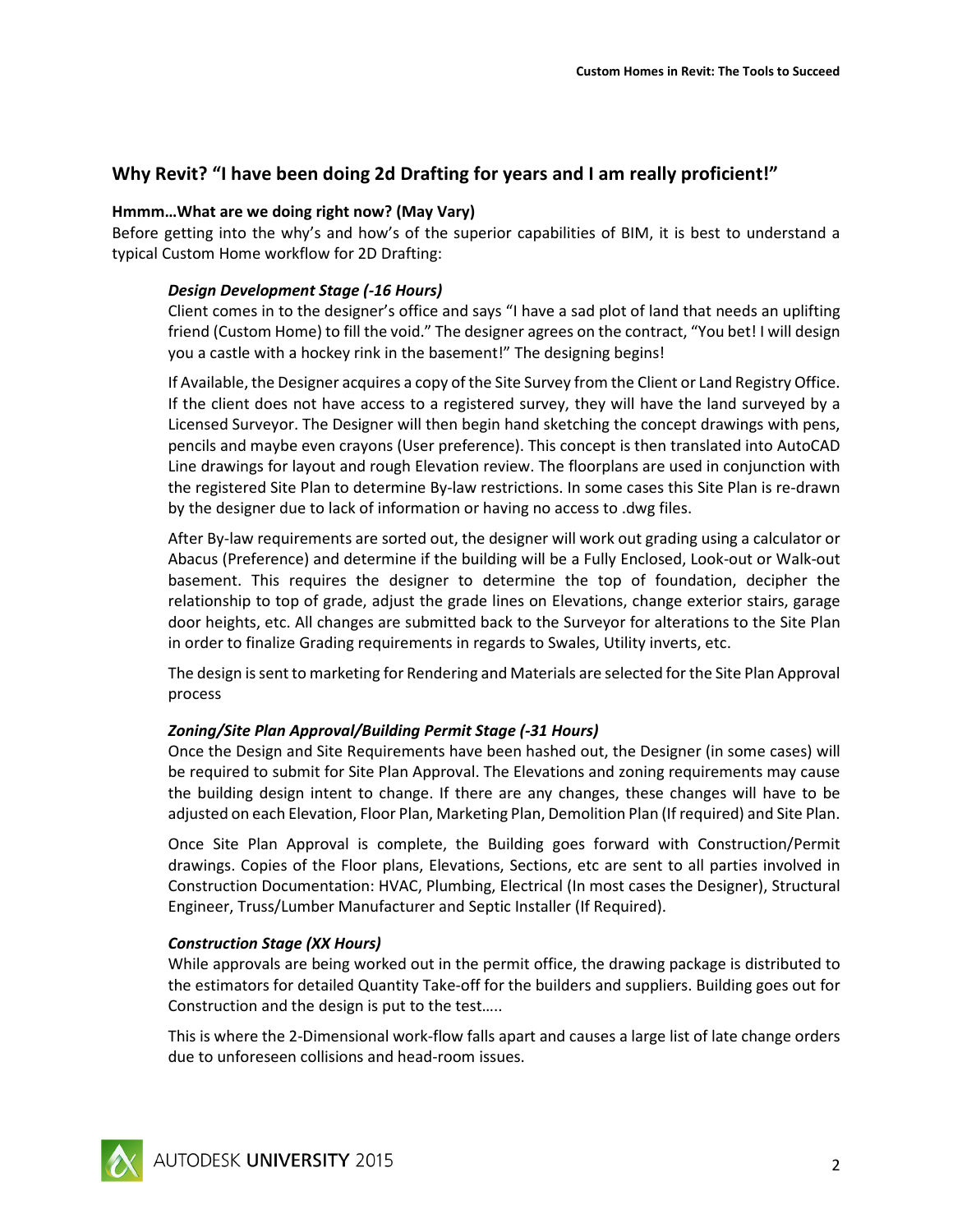#### **What's wrong with this process?**

The Short answer is: Nothing at all. The core Design-Cost-Build process has been proven as a decent way to organize the stages of Custom Home Design & Construction. The problem isn't with the process itself. The problem stems from the tools used and the increased probability for human error.

The success rate for 2-dimensional drafting is completely reliant on the user. The user has to have the ability to visualize mistakes in their head and predict the potential methods to rectify the error. These changes then have to be reflected in multiple "Static" plans or details. This further compounds the possibility of forgetting to alter design items in similar layouts. For example, a parapet height was adjusted on the East Elevation, but was not reflected on the Permit Drawing for the North Elevation. The same parapet was updated on the North Elevation of the Marketing drawing but they forgot the update on the South Elevation…In this way, 2-Dimensional drafting is no different than drafting on sheets of paper. There are too many variables and too much time is spent dealing with drawing management.

#### **How do we fix it?**

The hardest thing for business owners to do is admit that they have inefficient workflow. It is not easy giving up a methodology that has worked for so many years, to shift into something new. Due to stringent timelines and fee structures presented by clients, it is very difficult to stack yourself up to the competition if you do not have a competitive edge.

The world is moving towards a BIM solution for building design and those whom are neglecting this initiative are going to be left in the dark. Building Information Modelling (BIM) provides designers and engineers the ability to work in a collaborative environment that promotes Data enriched coordination. With Revit, the users are able to predict on-site errors before the drawings go out on site. In turn, the software allows the user to become more conscientious of Building Codes, Design restrictions, clearances, etc.

So, how do we fix our problem? The solution is simple: shy away from that 2-D workflow and start thinking of a smarter methodology for design. Adopt BIM and take notice of the results.

#### **What does Revit do that AutoCAD can't?**

AutoCAD is a tool used to draw 2-Dimensional line data for the purposes of a 2-Dimensional product such as a paper set of Permit Drawings. Revit produces the same as the aforementioned, and adds so much more. Revit has the capabilities of 3-Dimensional modeling/massing, Collaboration (Allowing multiple users to work on the same file), Live Scheduling of any item in the project (Doors, Windows, Light Fixtures, etc), Revision Management, Clash detection, Energy Analysis, Structural Analysis, Heat Loss/Heat Gain Calculations, Sun/Shadow Studies, and much more! Revit was designed as a tool for the full designconstruction workflow. This is not just a tool that draws pretty pictures. It's a tool that draws pretty pictures with lots of other great stuff!

#### **We Fear Change!**

One of the major concerns in switching from a 2D drafting tool to BIM is the fact that so much data has been built up in their 2D tool. It will take too much time to redraw all of that information again! Well Revit accepts DWG, SKP, SAT, DXF, OBJ, etc. So typical details, floor plans or any other drafting data can be linked directly into the Revit File. This allows for a much smoother transition from 2d to 3d.

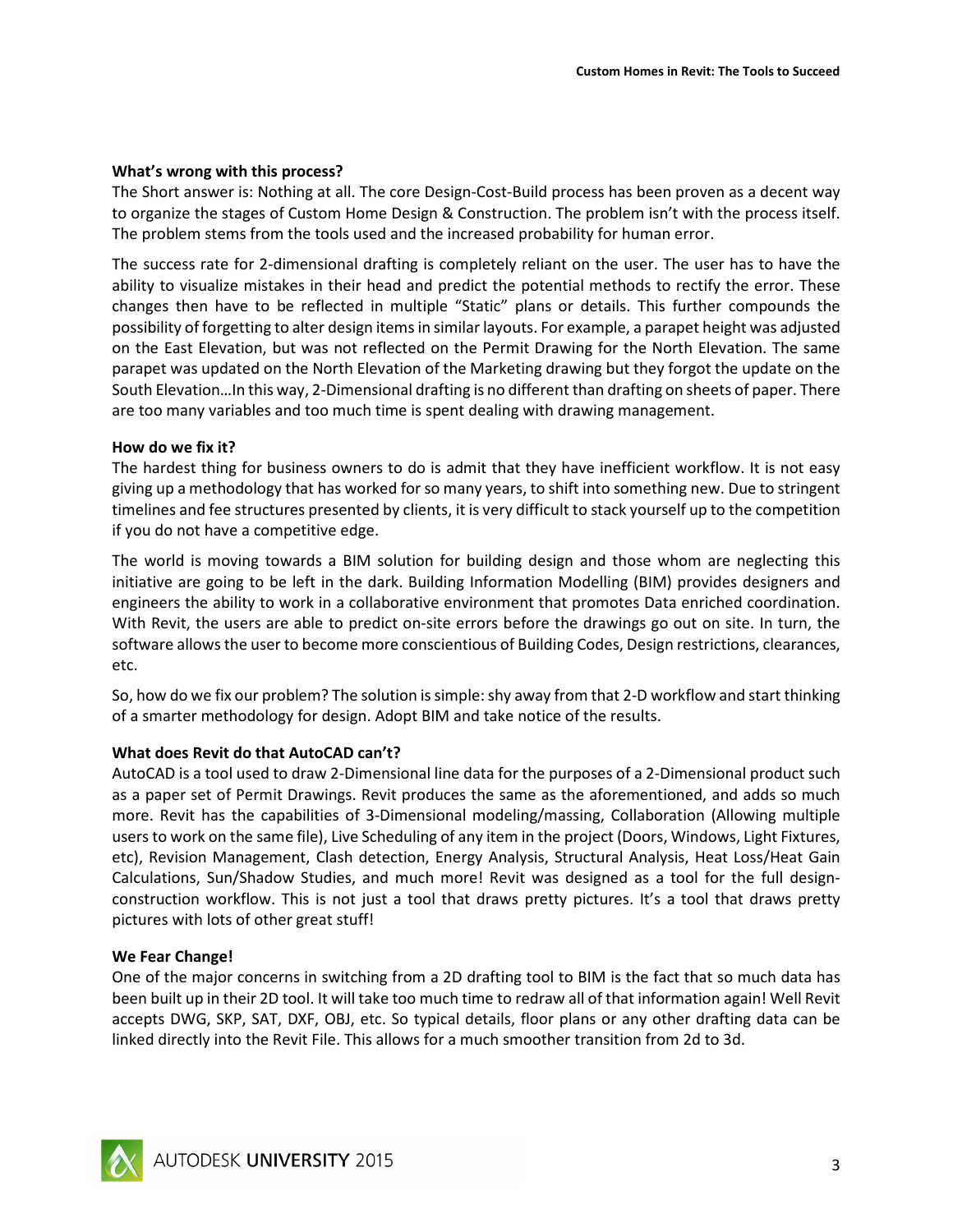## **We Have Revit Now! How Do We Organize Our Template?**

The #1 item that needs to be set-up is a solid Revit Template. This template is the backbone of efficiency. A well-organized project template is the largest contributor towards profit gains.

#### *Template Organization – Site*

- Set-up two Site Plans. One for True North and another for Project North. The Project North Site Plan will be used for any plotted Site Plan Layouts.
- On the Site Plan, using the property lines tool, draw a 60ft x 150ft deep lot and ensure that any elevations sit outside of the property boundary.
- Insert a property line setback that mimics your current town by-law requirements
- Create a view template for that view that incorporates the following:
	- o Scope Box to encompass just outside of the property lines
	- $\circ$  View Range adjusted to be unlimited view depth and cut plane set at 1000' above grade
	- o Ensure that only Walls, Roofs, Lines, and Site information are visible
	- o Visual Graphics are set according to Company Preference
- Create a Dependent View for an additional Site plan if Site Plan Approval is required on your project

#### *Template Organization – Floor Plans*

- Set-up floor plans and area plans for Site Plan Approval, Demolition, Marketing and Building Permit. Create Sheets to correspond with each plan and place plans on those sheets.
- Set up Scope Boxes for each set of floor plan templates. This will ensure consistency if grids or levels are used.
- Create a view template for that view that incorporates the following:
	- o Scope Box to encompass just outside of the property setbacks
	- o View Range to be at 4ft above the finished floor, base to be 0ft and top is 8ft
	- $\circ$  Marketing plans and Demolition plans are to be set to course detail level. All other plans must be set to medium or fine
	- o Visual Graphics are set according to Company Preference
	- o Set view specific scales for each view template

#### *Template Organization – Sections*

- Set-up two Sections. One section going north-south and another going east-west. These sections are placed for working purposes.
- Create View templates for Building Sections, Wall Sections, Section Details and Plan Details
- All Section Views are to be set to Fine Detail

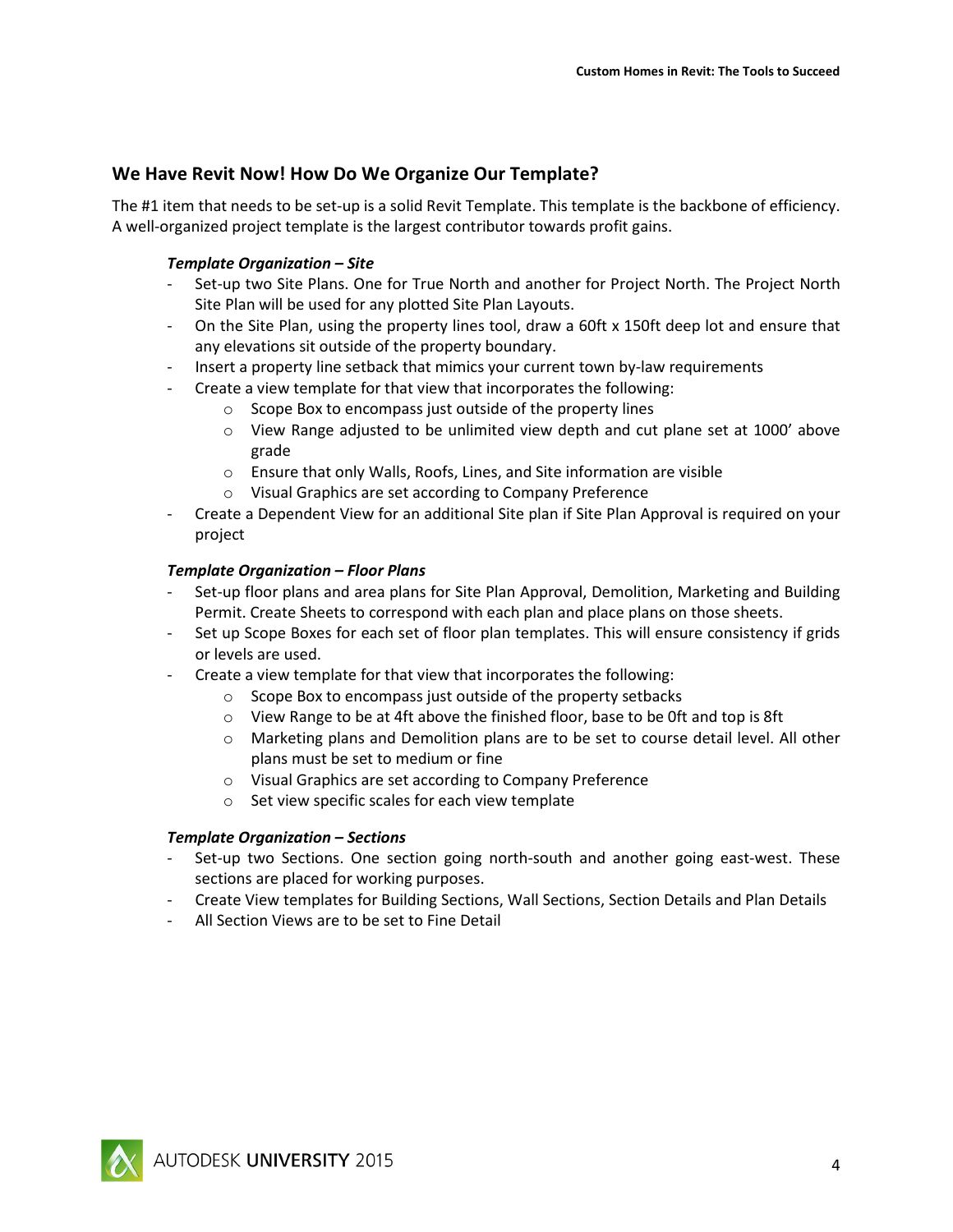#### *Template Organization – Elevations*

- Set-up 4 Elevations. Each Elevation is to be placed on Level 1 and is to sit outside of the Property Line
- Create duplicate views for Site Plan Approval, Demolition, Marketing and Building Permit. Create sheets to correspond with each elevation and place elevations on those sheets.
- Create levels for the following:
	- o T/O BASEMENT SLAB
	- o U/S 1ST FLOOR (OR T/O FOUNDATION)
	- o T/O 1ST FLOOR
	- o U/S 2ND FLOOR
	- o T/O 2ND FLOOR
	- o T/O TOP PLATE
	- o ROOF
- Create a view template for that view that incorporates the following:
	- o Scope Box to encompass just outside the property setbacks
	- o Far Clipping set to none
	- o Ensure that all interior items are turned off (Furniture, Specialty equipment..etc)
	- o Visual Graphics are set according to Company Preference

#### *Template Organization – Schedules*

- Set up a Door Schedule and create shared parameters for R-Value (RSI), Door Swing, Number of Panels, Operable, Panel Material, Panel Finish, Frame Material, Frame Finish and Weatherstripping
	- o Door Schedule to have additional headings for Manufacturer, Count, Cost, Type, Size, R.O., Comments and Fire Rating
- Window Schedule to have similar set-up as Door Schedule. Add additional Shared parameter for Grilles and Glass Type
- Create a Schedule for Levels, Rooms and Views for use in rapid changes for design

#### *Template Organization – Libraries*

- When creating a library of families for Revit, leave them out of the template. All component families can brought in on an "As Need" basis. Too many families in the template will decrease file performance
- System Families such as Walls, Floors, Ceilings and Stairs can exist in the template. These System families can be populated on a dedicated floor plan view and placed on a Phase called "Family Library" that precedes the 'Existing' Phase. The elements placed on this view will need to be demolished in a "Family Library – Demolished" Phase.
- Create a dedicated Revit Project for the storage of typical details. These details should be drawn on Drafting Views and Grouped.
- Variations of Kitchen layouts should be created as families. U-Shaped, Galley, L-Shaped, Islands, etc.
- Each of the aforementioned kitchen layouts should be parametric in nature. They should only be composed of a Counter Top, Sink, Fridge, Dishwasher and a Range. Detail lines can be incorporated to represent wall cabinets above and hidden lines for breakfast bars.

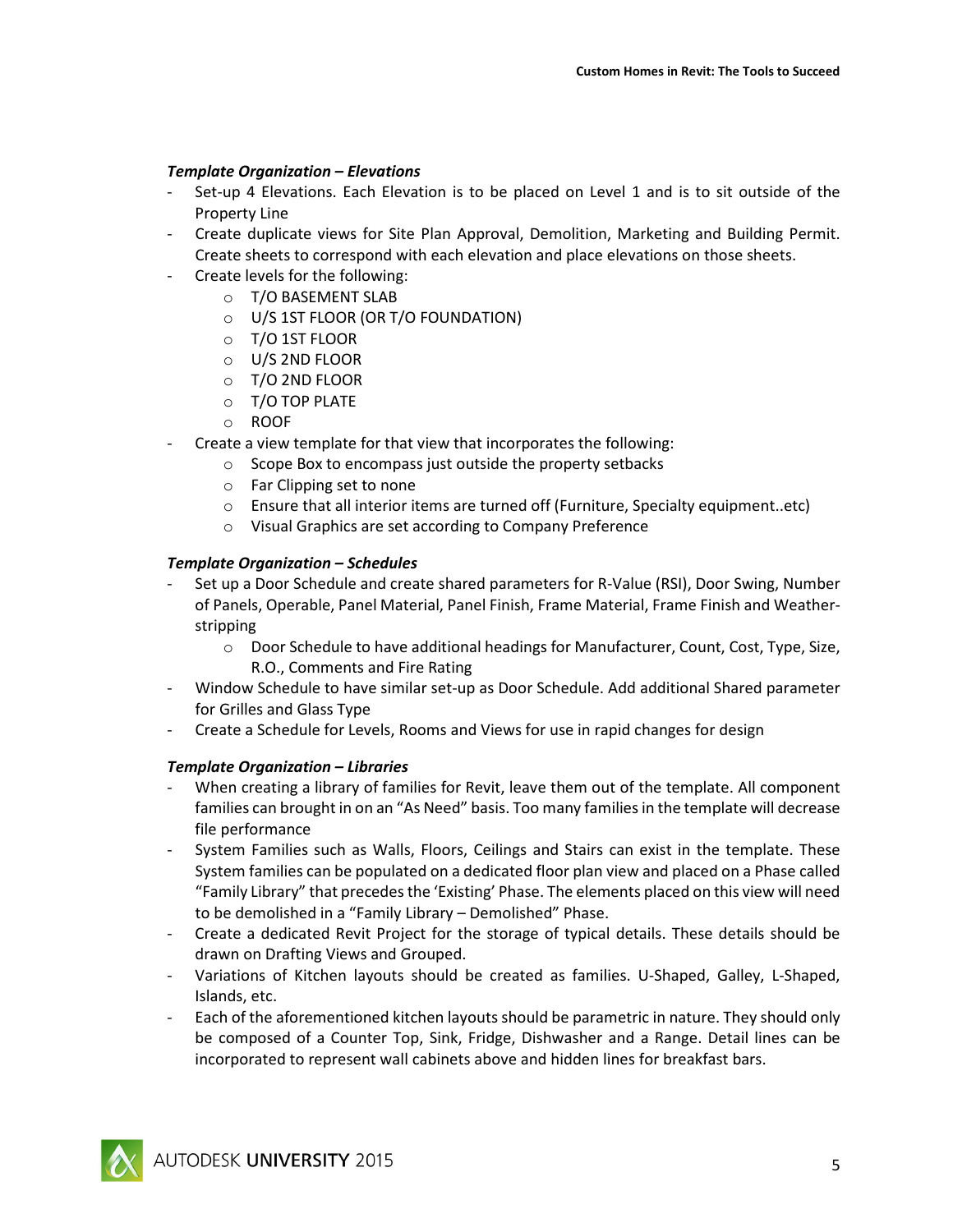## *Template Organization –Windows & Doors*

- When creating doors and windows, keep the families simple. Over-complicated families can cause issues. If extra detail is needed, use detail components.
- If the manufacturer of windows or doors is known for your project, contact them for availability of Revit Families.
- When using openings from manufacturers, you may need to incorporate shared parameters from your company templates
- Information is more important than modelling. When scheduling doors, the data for Finishes, Materials, Panel Types, etc can all be categorized using text-based shared parameters
- Instance or Type parameters? Dimension, Panel Type and Manufacturer data should be Type Parameters. All other information should be instance parameters.

#### *Template Organization – Walls, Floors, Ceilings and Roofs*

- INFORMATION!! Do your due diligence. System family data is very important, especially if the model is going to be used in determining Heat Loss/ Heat Gain calculations.
- Walls should include the data for Fire Ratings, R-values (RSI), STC Rating, ULC designations
- Typical wall sweep profiles such as concrete sills, Metal cap flashing, etc should be created and saved in the family library. Wall sweeps can include detail components to enhance the detail shown at smaller scales.
- Wall thicknesses should always be accurate. NEVER round the material thicknesses within a wall. For example, a 7/16" plywood sheathing should never be rounded to  $\frac{y}{x}$ ". Use dimensions for the purposes of rounding. The wall data should always be accurate especially if this data is utilized for estimation purposes
- As mentioned in *Template Organization Families*, Place all wall, floor, ceiling and roof types on a dedicated view for ease of coordination



- Materials must be named accordingly. These material names will be used when using material tags on elevations and floor plans
- If using CSI Masterformat or ULC, ensure to use Keynotes for tagging and scheduling purposes

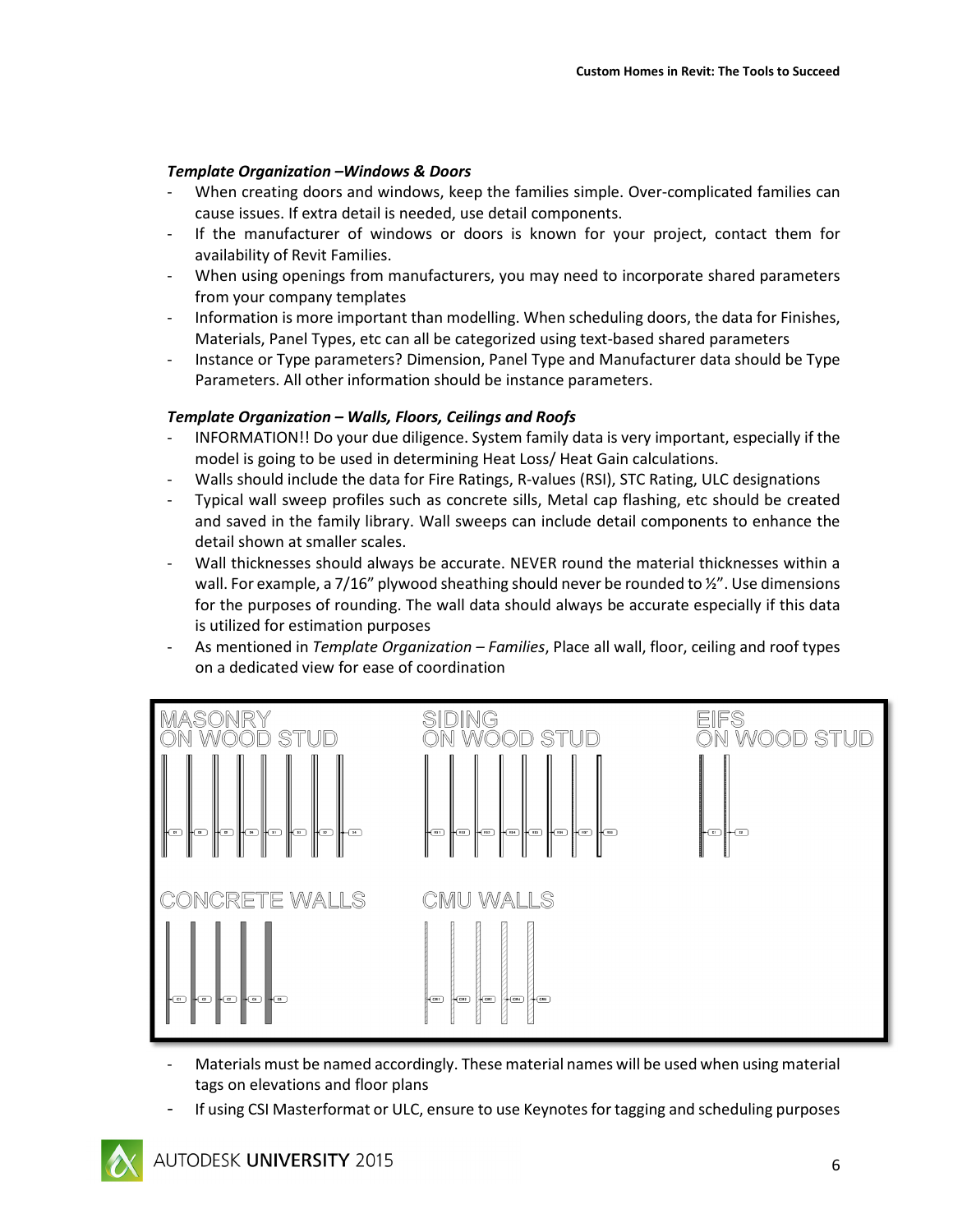## **Most Efficient Modelling Practices**

Establishing a routine for design can really help in driving efficient modelling practices. Revit has many tools for conceptual design which include Conceptual Massing & Computational Design in Dynamo. Each of these options are great, however due to the size and scale of Residential Home projects, it is not beneficial to the design routine to utilize many of these tools. Revit walls, floors, roofs and components are plenty enough to establish design intent. With that being said, there is an order to the madness of design development.

#### *Modelling Practices – Site*

When starting a design for a specific site, ensure that the Surveyor provides .dwg point data for all contours and elevation points. These points and contours allow a Revit user to "Drape" a 3D topography over the site, therefore eliminating the need for manual elevation calculations. Revit then has the ability to read out exact spot elevations upon placement of a Spot Elevation Tag. This eliminates the need to type in geodetic elevation data.

Project North should be established in the .dwg file previous to inserting it into a Revit file. True North can then be rotated in the Revit file after insertion of the survey. To some, this may seem a little odd. The reason for using this methodology is largely due to the Revit Template. Everything in the Revit Template is preset to Project North. If the Project North is rotated in any way or fashion, every view will be angled inappropriately and the user will be forced to rotate or reconfigure individual views.

#### *Modelling Practices – Floor Plans*

When initiating the floor plan layouts, ensure that you start on the  $1<sup>st</sup>$  floor and set your walls to an unconnected height of 6ft. This will allow the walls to move independent of walls on other floors. If the walls are constrained to a floor above, any walls in the same plane will move with them. When the exterior walls of the  $1<sup>st</sup>$  floor plan are decided upon, they can be copied to clipboard and pasted to the basement level. If there is a  $2^{nd}$  level, the walls that were copied to clipboard, can be pasted there as well. From this point, underlays can be used to maintain a visual connection to floors above and below. The Top and Bottom constraints of these walls can be adjusted when the final perimeter is decided.

When drawing walls for floor plans, do not waste time plugging in exact dimensions. Revit is designed to be parametric in nature. This means that items are much easier to edit after placement. Walls should be drawn roughly, then after placement, use dimension strings to lock in the final size requirements. Too much time is spent in attempting to decipher dimensional properties during the design stages.

#### *Modelling Practices – Stairs & Railings*

This is very straight forward: Stairs and Railings in Revit are extreme in terms of time consumption. It is very easy for a Revit user to waste countless hours attempting to make the perfect staircase. Every Revit user should have a stair that is solely composed of treads. This staircase should be extremely basic and meet the requirements of their local building code. This stair is perfect for establishing spatial requirements during layout design.

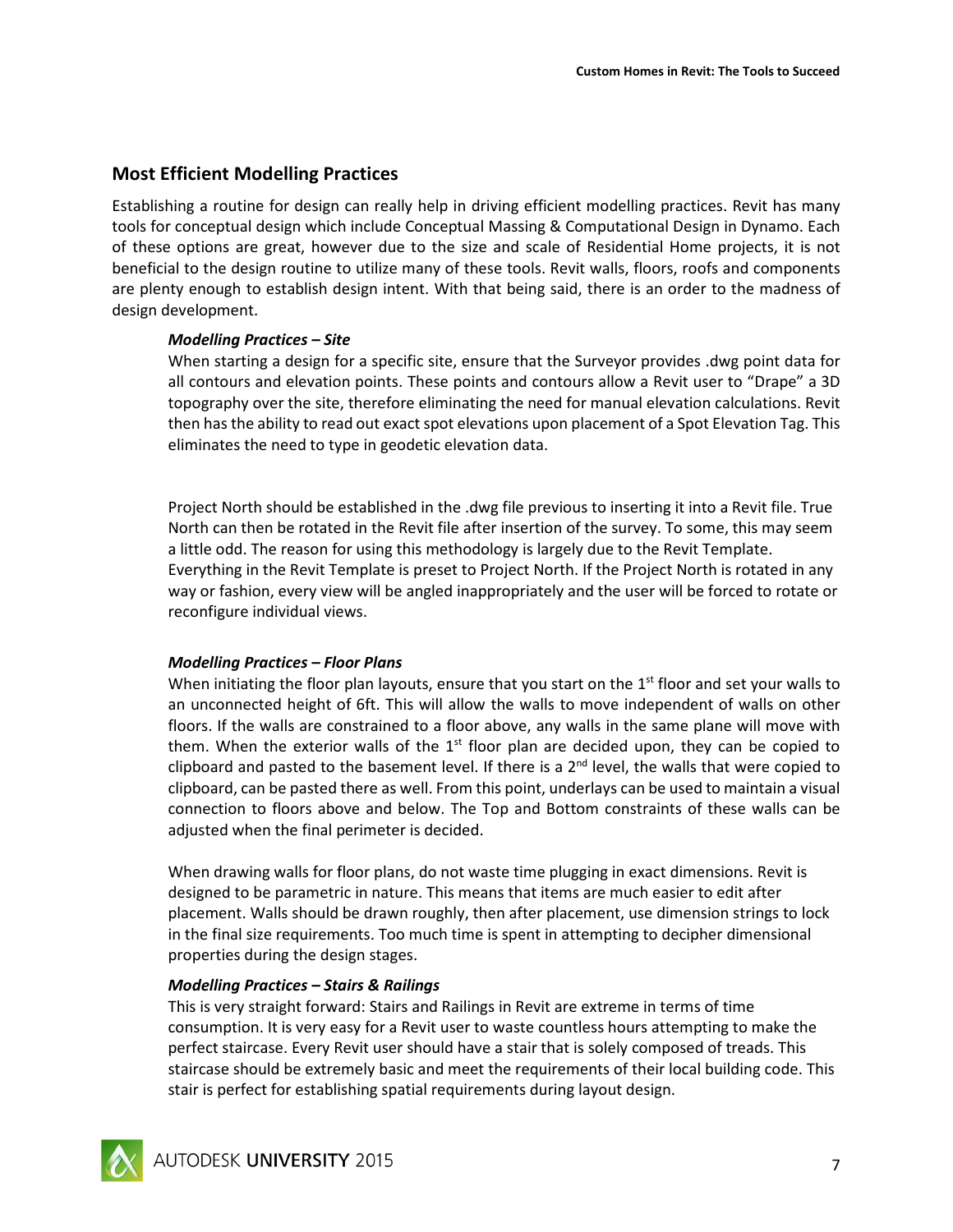When designing a stair with winders, it is best practice to use Stair by Sketch. The "Winder" stair provided in the Revit software is not conducive to actual winder stair design.

Railings should use the same methodology listed above. Every Revit user should have a basic railing that is solely composed of a 38mm (1-1/2") handrail. This railing is merely used to identify connection and visibility issues in elevation as well as show the basic outline on the floor plan.

#### *Modelling Practices – Detailing*

The number one mistake in 3-D workflows is over-modelling. A user has to be able to weigh options when modelling. If it seems like it is taking too long, it might be best practice to fill in the gaps with 2-D detail components. A rule of thumb to follow is: If it is only visible in one view and is more complex than usual, it may be beneficial to use a combination of linework and detail components.

Detail Components should be designed to accomplish as much as possible for as many possible applications. For instance, the cross section of nominal lumber can be used for studs, joists ceiling joists, anchor plates, etc. So why not create a detail component that uses those nominal lumber components to build a parametric header detail. What about a floor transition detail from top plate of first floor to bottom of second floor? What about repeating details for Floor Joists @ 16"o.c.? Let's take this a step further…What about a fully parametric wall section detail for a wood frame house that is adjustable according to floor height. This detail can then use visibility parameters to turn on or off header and sill details. Taking it a step further…How about adding Foundation anchor plates and a repeating detail for brick? Once a steeper knowledge of detail components is acquired, there becomes a massive increase in productivity.

#### **Rough Labour Savings – Case Study (BluPrint Design + Build)**

#### *The CAD Design Package*

A standard Building Permit package for BluPrint is \$3.00/Sq.ft. CAD. This package consists of the following: (Based on a 3,600sq.ft. Custom Home  $\omega$  \$10,800.00 plus tax)

| Structural Engineer (17%) -        | \$1,820.00 |             |
|------------------------------------|------------|-------------|
| Mechanical - 'In-house' (5%) -     | \$560.00   | (8 Hours)   |
| Electrical - 'In-house' (4%) -     | \$450.00   | (6 Hours)   |
| Architectural - 'In-house' (69%) - | \$7,452.00 | (156 hours) |
| Profit $(2.5%) -$                  | \$270.00   |             |
| Overhead (2.5%) -                  | \$270.00   |             |

#### *The Revit Design Package – Initial Productivity Gains*

Using the same package above, let's take a look at how Revit began to help BluPrints workflow.

- 2 Hours were saved due to not drawing outline sketches for concept layout in CAD
- 14 Hours were saved due to Coordinating Site Plan details via point elevation topography from the surveyor.
- 21 Hours were saved due to not having to make the same redundant changes for multiple elevations or plans.
- 12 Hours were saved from making redundant alterations to SPA or Building Permit plans on multiple elevations or plans

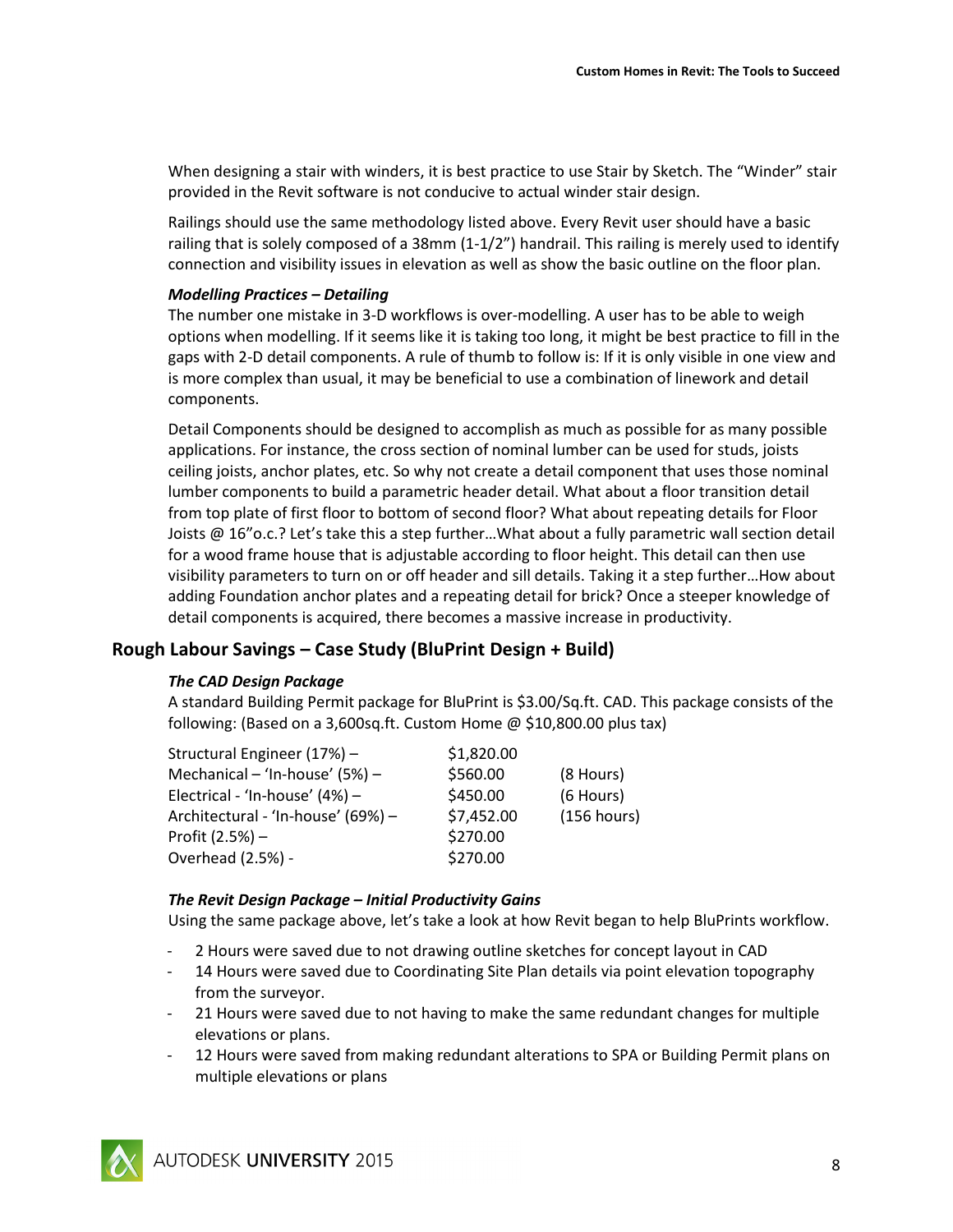A Total of 49 hours were turned into profitable earnings from utilizing Revit vs CAD "Out-ofthe-Box"

| Structural Engineer (17%) -          | \$1,820.00 |                                      |
|--------------------------------------|------------|--------------------------------------|
| Mechanical – 'In-house' $(5%)$ –     | \$560.00   | (8 Hours)                            |
| Electrical - 'In-house' $(4%)$ –     | \$450.00   | (6 Hours)                            |
| Architectural - 'In-house' (47.5%) - | \$5,111.00 | $(156$ hours - 49 hours = 107 Hours) |
| Profit (24%) –                       | \$2,611.00 | (+21.5% Profit, +\$2,341.00)         |
| Overhead (2.5%) -                    | \$270.00   |                                      |

#### *The Revit Design Package – Enhanced Productivity Gains*

Taking this a step further, we begin to look at additional enhancements to the Revit workflow for BluPrint:

- 6 Hours saved from automated door & window schedules
- 10 Hours saved from smart detail components/keynoting and tagging
- 2 Hours saved from Heat Loss/ Heat Gain Calcs
- 2 Hours saved from the creation of parametric kitchen families
- 3 Hours saved from milestone specific view templates and corresponding views placed on sheets within the template
- A Total of 23 Hours were turned into profitable earnings due to a few small alterations within the template

| Structural Engineer (17%) -        | \$1,820.00 |                                     |
|------------------------------------|------------|-------------------------------------|
| Mechanical - 'In-house' $(5%)$ -   | \$560.00   | (8 Hours)                           |
| Electrical - 'In-house' $(4%)$ –   | \$450.00   | (6 Hours)                           |
| Architectural - 'In-house' (69%) - | \$3,265.00 | $(107$ hours - 23 hours = 84 Hours) |
| Profit (39%) –                     | \$4,187.00 | (+36.5% Profit, +\$3,917.00)        |
| Overhead (2.5%) -                  | \$270.00   |                                     |

#### *The Revit Design Package – Enhanced Enhanced Productivity Gains*

Now that we have a profit increase of approximately 36.5%, let's get even more greedy! Let's say you are a production home builder and have an estimating division. Revit compiles a database of information that is updated live as items are being populated in the model. These Items are being tracked and can be scheduled in multiple ways. Because of Revit, Quantity Takeoff has now been shortened down from 38 Hours to approximately 7 Hours. That is a time savings of over 80%!! Estimators do not have to count light fixtures, doors, windows, etc. The cost and manufacturer data can be compiled right within the software.

Above and beyond the call of duty, Revit has also provided the designer with the tools to predict issues that may have cost extreme amounts of money on site. Headroom issues, HVAC Crossovers/bulkheads, miscellaneous clearances etc.

With everything in perspective, a company can see almost 50% worth of profitable productivity gains. This allows the firm to take on 2 projects in the same time that 1 project was originally completed in CAD.